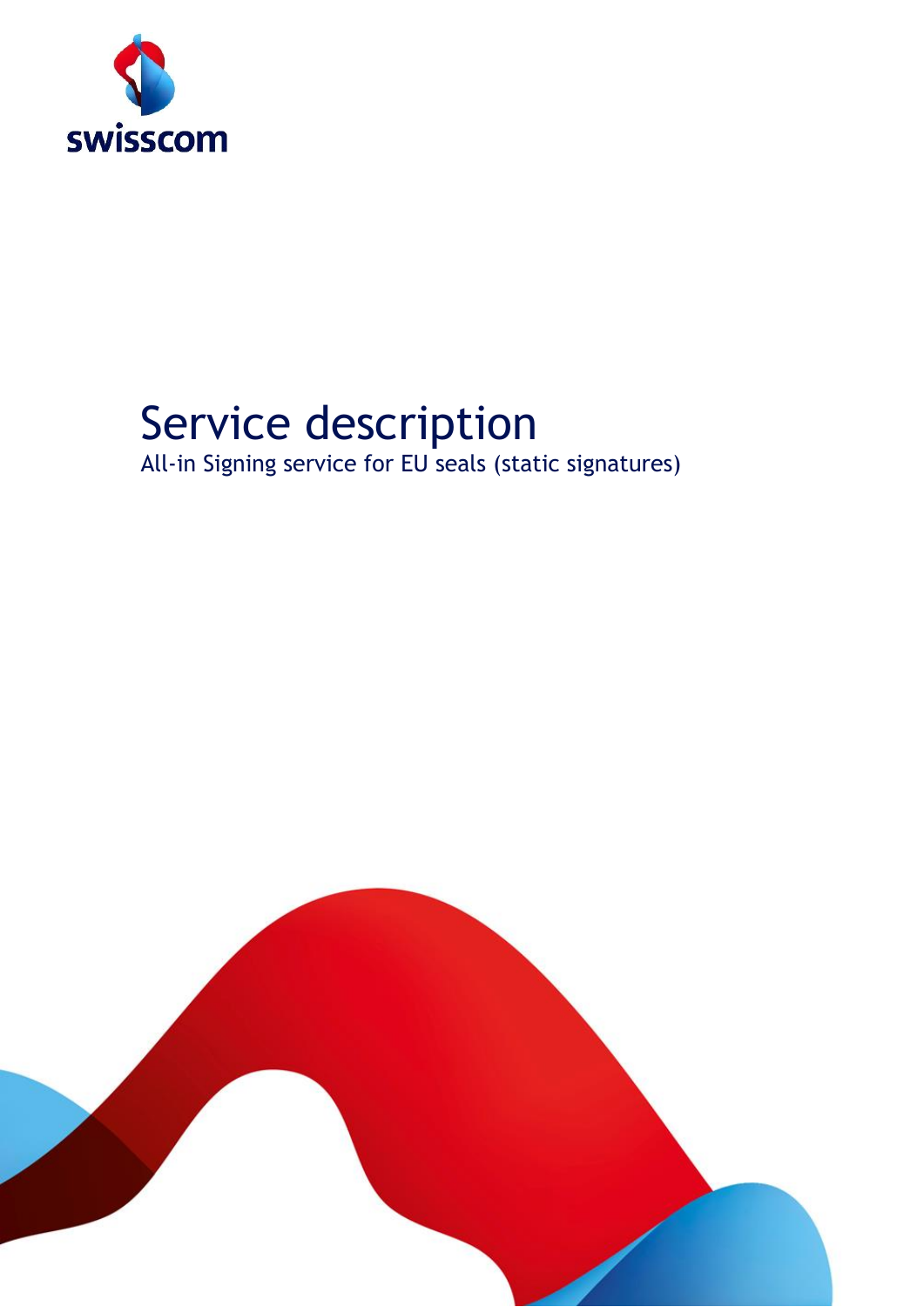

# Table of contents

| $\mathbf{2}$<br>2.2<br>3<br>3.1<br>3.2                                                                          |  |
|-----------------------------------------------------------------------------------------------------------------|--|
| 2.1                                                                                                             |  |
|                                                                                                                 |  |
|                                                                                                                 |  |
|                                                                                                                 |  |
|                                                                                                                 |  |
|                                                                                                                 |  |
| 3.3                                                                                                             |  |
| 3.4                                                                                                             |  |
| 4                                                                                                               |  |
| 5                                                                                                               |  |
| 5.1                                                                                                             |  |
| 5.2                                                                                                             |  |
| 6                                                                                                               |  |
| 6.1                                                                                                             |  |
| 6.2                                                                                                             |  |
| 7                                                                                                               |  |
| 7.1                                                                                                             |  |
| Operation of the subscriber application when the subscriber and seal creator are not identical 12<br>7.2<br>7.3 |  |
| 7.4<br>7.5                                                                                                      |  |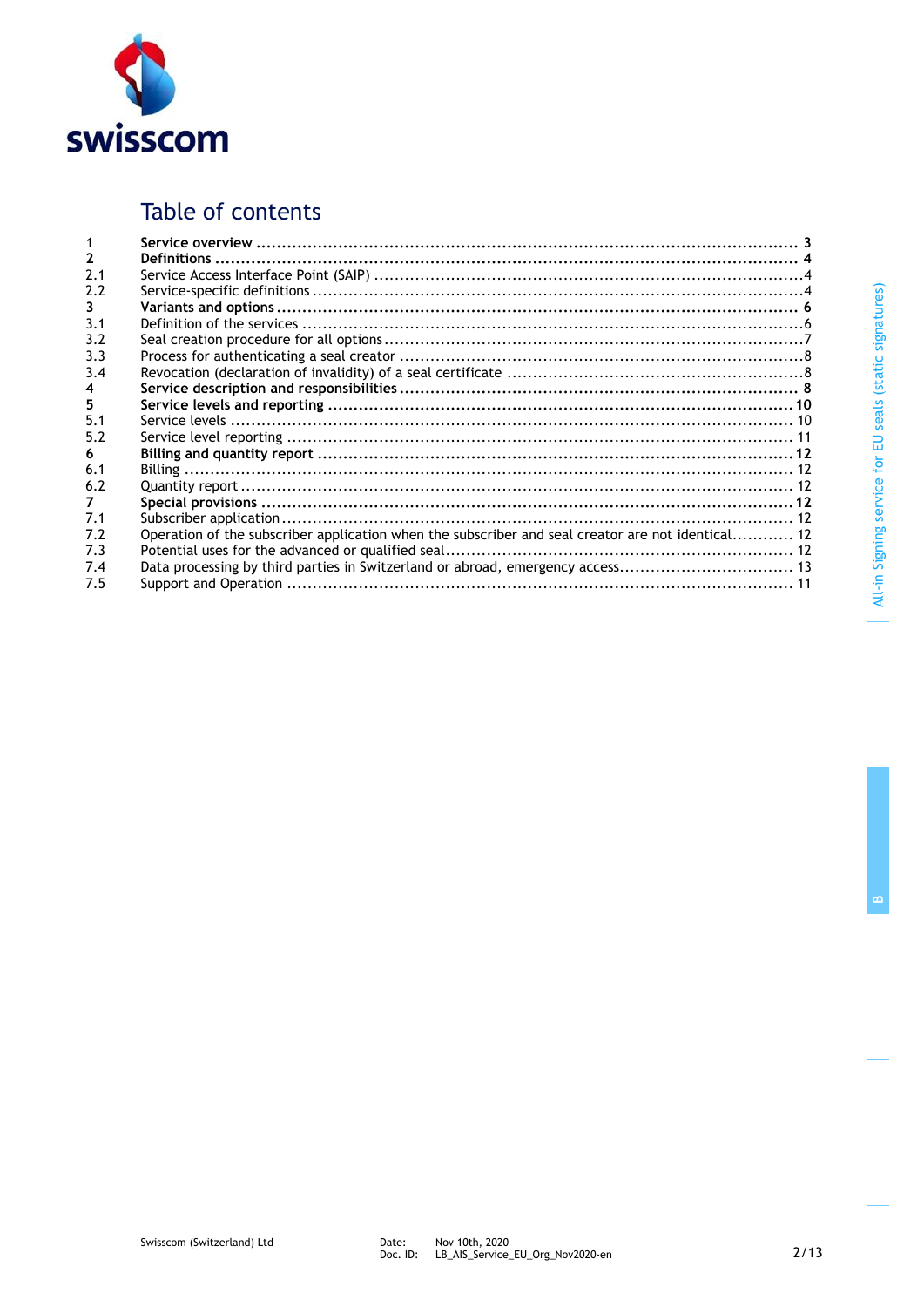

### 1 Service overview

The All-in Signing (AIS) service is a server-based remote signature service of Swisscom IT Services Finance S.E., Vienna, Austria, hereinafter "Swisscom ITSF". The All-in Signing (AIS) service is delivered in the data centres of Swisscom (Switzerland) Ltd in Switzerland, and Swisscom (Switzerland) Ltd distributes the AIS service in its own name or grants the right to third parties to distribute the AIS service in their own name.

Swisscom ITSF is a qualified trust services provider for the issuing of electronic seals in the EU in accordance with the eIDAS Regulation and Austria's Signature and Trust Services Act (Signatur- und Vertrauensdienstegesetz or "SVG"). A compliance assessment authority regularly checks whether the requirements under European and Austrian law and/or technical norms for recognised providers of certification services for electronic signatures are met. The supervisory authority has given Swisscom ITSF the qualification status of qualified trust services provider for issuing qualified certificates for electronic signatures and electronic seals. Swisscom ITSF is on the trusted lists in accordance with Art. 22 of the eIDAS (electronic identification, authentication and trust services) Regulation and is authorised to use the EU trust seal.

In general, Swisscom ITSF offers, depending on the type of contract, advanced and qualified electronic signatures for individuals, as well as advanced and qualified electronic seals for organisations. This service description outlines the service for advanced and qualified electronic seals for legal entities in accordance with EU legislation (the eIDAS Regulation).

Organisations that create seals (hereinafter "seal creators", see the detailed definition in section 2) can use AIS to attach an electronic seal to digital files, thereby ensuring the integrity and the authenticity of a file. From a technical point of view, the electronic seal is based on the exact same procedure as the electronic signature. The Swisscom ITSF trust service creates and manages the seal certificate for the seal creator, on a fiduciary basis and in conjunction with Swisscom (Switzerland) Ltd, and makes it available for the AIS service through an encrypted channel. Thus, apart from a subscriber application, the seal creator does not need any other operational resources, such as tokens or a signature card, for this service.

In the seal creation process, the subscriber application produces a document such that only the hash (check sum of fixed length without any indication of the content) is sent to the AIS service. The files that are effectively readable and the information they contain do not leave the subscriber's system environment and cannot, therefore, be viewed by Swisscom. The signed hash is reintegrated into the document by the subscriber application, thereby creating a signed document. All the document hash values that are sent over the secure interface that is authenticated by the seal creator are signed by Swisscom ITSF. Batch operations are thus also possible. In this case, the authorised establishment of the connection is recognised as a release for the seal. The subscriber can also operate the subscriber application for a seal creator as a third party. In this case, Swisscom needs authorisation from the seal creator to create a seal via the subscriber application of the subscriber.

Before commencing the service, every seal creator submits a certificate application, which is verified by Swisscom ITSF or by a third party under the responsibility of Swisscom.

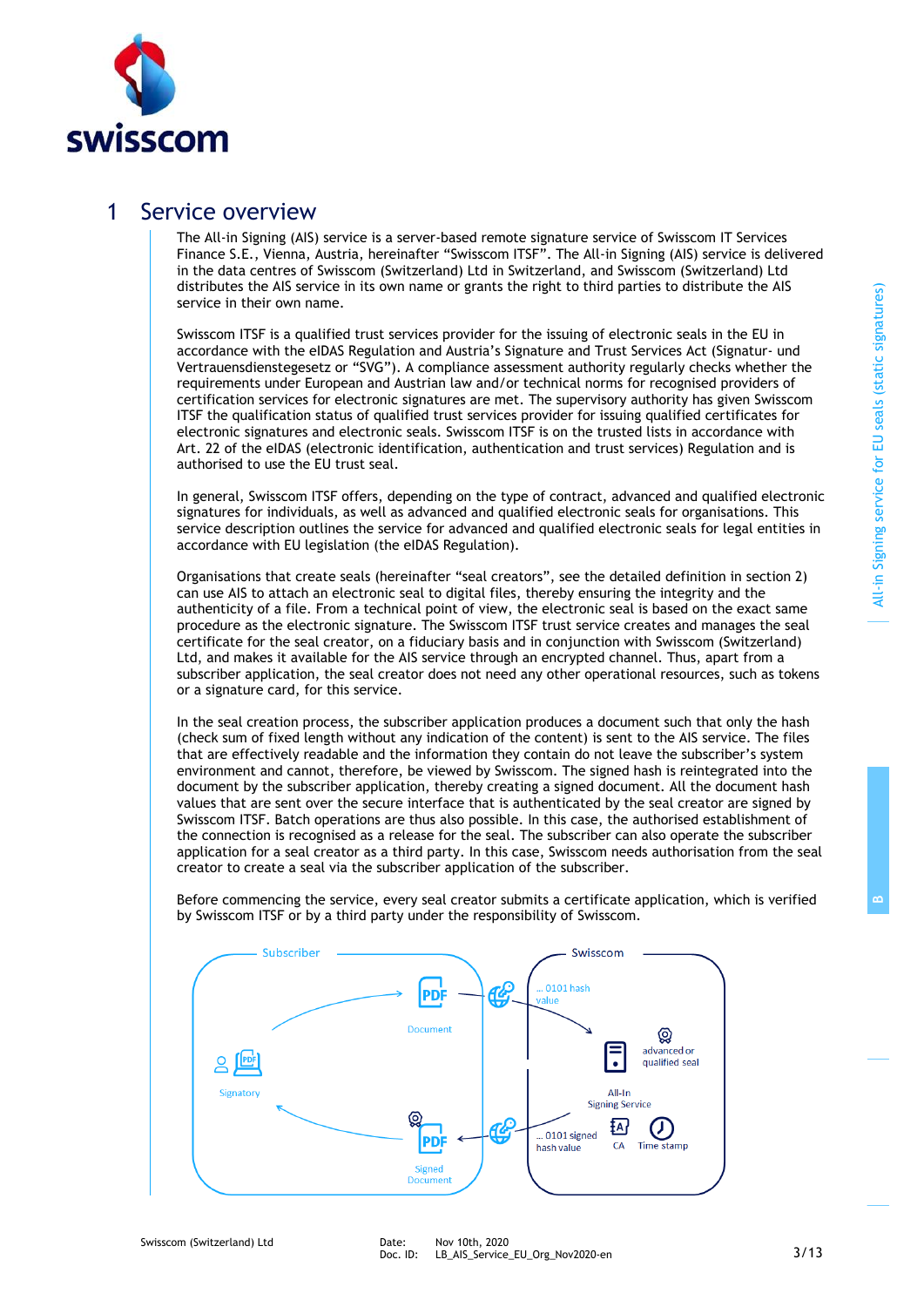

### 2 Definitions

### **2.1 Service Access Interface Point (SAIP)**

The Service Access Interface Point (SAIP) is the contractually agreed, geographical and/or logical point at which a service is delivered to the service user. It is also the point at which a service is monitored and the service level reported.

The following schematic representation illustrates the services and service components of the All-in Signing service:



#### **2.2 Service-specific definitions**

| <b>Term</b>           | <b>Description</b>                                                                                                                                                                                                                                                                                                                                                                                                                                                                                                                        |
|-----------------------|-------------------------------------------------------------------------------------------------------------------------------------------------------------------------------------------------------------------------------------------------------------------------------------------------------------------------------------------------------------------------------------------------------------------------------------------------------------------------------------------------------------------------------------------|
| Access<br>certificate | Certificate that authenticates the access of the subscriber application to AIS and<br>enables encrypted communication with the AIS service. It is a publicly trusted SSL/TLS<br>certificate or an SSL/TLS certificate that is signed by the subscriber and also includes<br>the public key. The specification is included in the configuration and acceptance<br>declaration.                                                                                                                                                             |
|                       | If the subscriber and seal creator are identical, an authorised representative of the<br>subscriber transmits the access certificate to Swisscom electronically (for example, by<br>e-mail).                                                                                                                                                                                                                                                                                                                                              |
|                       | If the subscriber and seal creator are not identical, in addition to transmitting the<br>access certificate to Swisscom, it is necessary to have the written consent of the seal<br>creator allowing Swisscom to use the access certificate to create electronic seals in the<br>name of the seal creator with the subscriber application of the subscriber. In the case<br>of a qualified certificate, the seal creator always retains access to the private key of<br>the access certificate and transfers this personally to Swisscom. |
| AIS                   | All-In Signing.                                                                                                                                                                                                                                                                                                                                                                                                                                                                                                                           |
| AIS service           | All-in Signing service. The signature service provides an interface linked to a subscriber<br>application to activate the seal creation.                                                                                                                                                                                                                                                                                                                                                                                                  |
| <b>CMS</b>            | Cryptographic message syntax - a syntax defined in RFC5652 for the digital signature<br>and cryptographic messages.                                                                                                                                                                                                                                                                                                                                                                                                                       |
| CP/CPS                | Certification guidelines (CP/CPS) for issuing certificates of the "Diamond" (qualified)<br>and "Sapphire" (advanced) classes.                                                                                                                                                                                                                                                                                                                                                                                                             |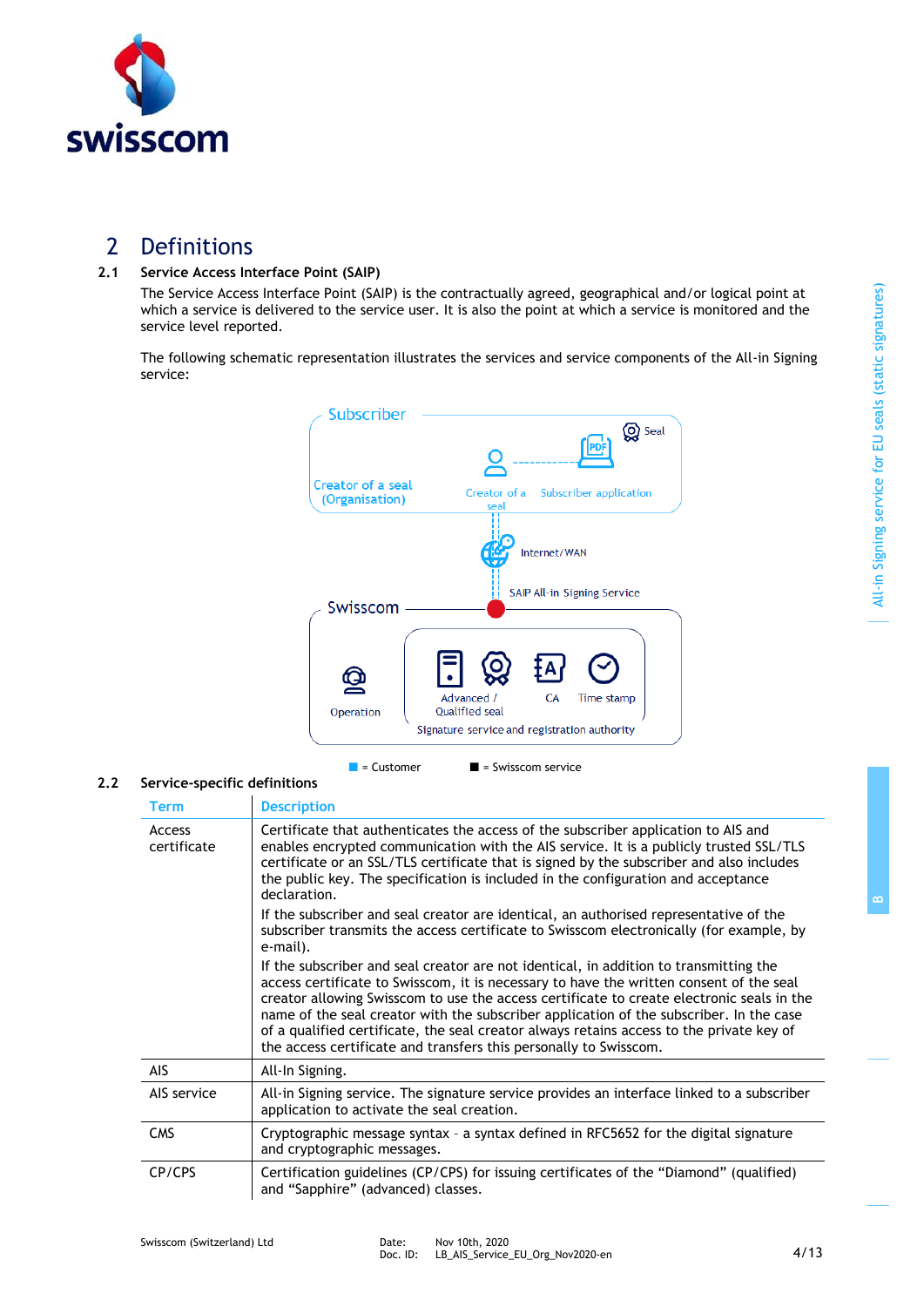

| Term                                            | <b>Description</b>                                                                                                                                                                                                                                                                                                                                                                                                                      |
|-------------------------------------------------|-----------------------------------------------------------------------------------------------------------------------------------------------------------------------------------------------------------------------------------------------------------------------------------------------------------------------------------------------------------------------------------------------------------------------------------------|
|                                                 | Certification guidelines, certification practice and documentation of certification<br>authorities defining the rules and standard practices for issuing certificates.                                                                                                                                                                                                                                                                  |
| Distinguished<br>name                           | Standard form for describing a certificate subject. The subject of a certificate<br>unambiguously designates the identification of the signatory.                                                                                                                                                                                                                                                                                       |
| Document                                        | For the sake of clarity, the term "document" is used synonymously with the term<br>"data". Both documents and data can be signed.                                                                                                                                                                                                                                                                                                       |
| elDAS<br>Regulation                             | Regulation no. 910/2014 of the European Parliament and Council of 23 July 2014 on<br>electronic identification and trust services for electronic transactions in the internal<br>market and for repealing Directive 1999/93/EC; also regulates electronic signatures in<br>particular.                                                                                                                                                  |
| Electronic seal                                 | From a technical point of view, the electronic seal is based on the exact same<br>procedure as the electronic signature.                                                                                                                                                                                                                                                                                                                |
|                                                 | An electronic seal is data in electronic form attached to other data in electronic form<br>or logically linked to such data in order to ensure the origin and integrity of the data.<br>This service description outlines the advanced and qualified electronic seal that is<br>defined by the eIDAS Regulation.                                                                                                                        |
| Electronic<br>signature                         | The electronic signature is a technical procedure for verifying the authenticity of a<br>document, an electronic message or other electronic data and the identity of the<br>signatory.                                                                                                                                                                                                                                                 |
| <b>ETSI Standard</b><br>319 411                 | The European Telecommunications Standards Institute (ETSI) publishes standards for<br>various areas of information and communication technology. The 319 411 standard is<br>one of the standards that covers digital signatures, defining the requirement for<br>different levels of trustworthiness of signatures.                                                                                                                     |
| FIPS 140-2                                      | Federal Information Processing Standards are publicly announced standards developed<br>by the United States federal government.                                                                                                                                                                                                                                                                                                         |
| <b>Hash</b>                                     | Unique representation of a large amount of data on a small amount of data, almost like<br>a document's fingerprint. No inferences can be made from the hash that would reveal<br>the contents of the document in any way.                                                                                                                                                                                                               |
| <b>HSM</b>                                      | Hardware security module. This is a peripheral device for the efficient and secure<br>execution of cryptographic functions and applications, in particular for the protection<br>of key information used cryptographically.                                                                                                                                                                                                             |
| <b>OASIS DSS</b>                                | Interface standard for digital signatures for web services and other services of the<br>OASIS Group (non-profit organisation for open standards in IT).                                                                                                                                                                                                                                                                                 |
| PKCS#1                                          | Cryptographic standard of the RSA Laboratories.                                                                                                                                                                                                                                                                                                                                                                                         |
| RА                                              | Registration authority.                                                                                                                                                                                                                                                                                                                                                                                                                 |
| Registration<br>authority (RA)                  | Authority responsible for the identification of future seal creators. May be provided by<br>the subscriber, Swisscom or third parties, provided a contractual relationship with<br>Swisscom exists.                                                                                                                                                                                                                                     |
| <b>REST</b>                                     | Representational state transfer. A programming paradigm for distributed systems,<br>particularly web services.                                                                                                                                                                                                                                                                                                                          |
| Seal creator                                    | Legal entity as defined in the eIDAS Regulation in whose name a digital certificate has<br>been issued by Swisscom, on the basis of which the legal entity creates an advanced or<br>qualified seal.<br>Future seal creators must first apply to Swisscom for a digital certificate. Until the<br>application has been approved by Swisscom, seal creators are applicants (who may not<br>create seals if the application is rejected). |
| Secure<br>signature<br>creation<br>module (HSM) | Qualified and certified hardware for creating signature keys and signature certificates.                                                                                                                                                                                                                                                                                                                                                |
| Signature                                       | See "Electronic signature".                                                                                                                                                                                                                                                                                                                                                                                                             |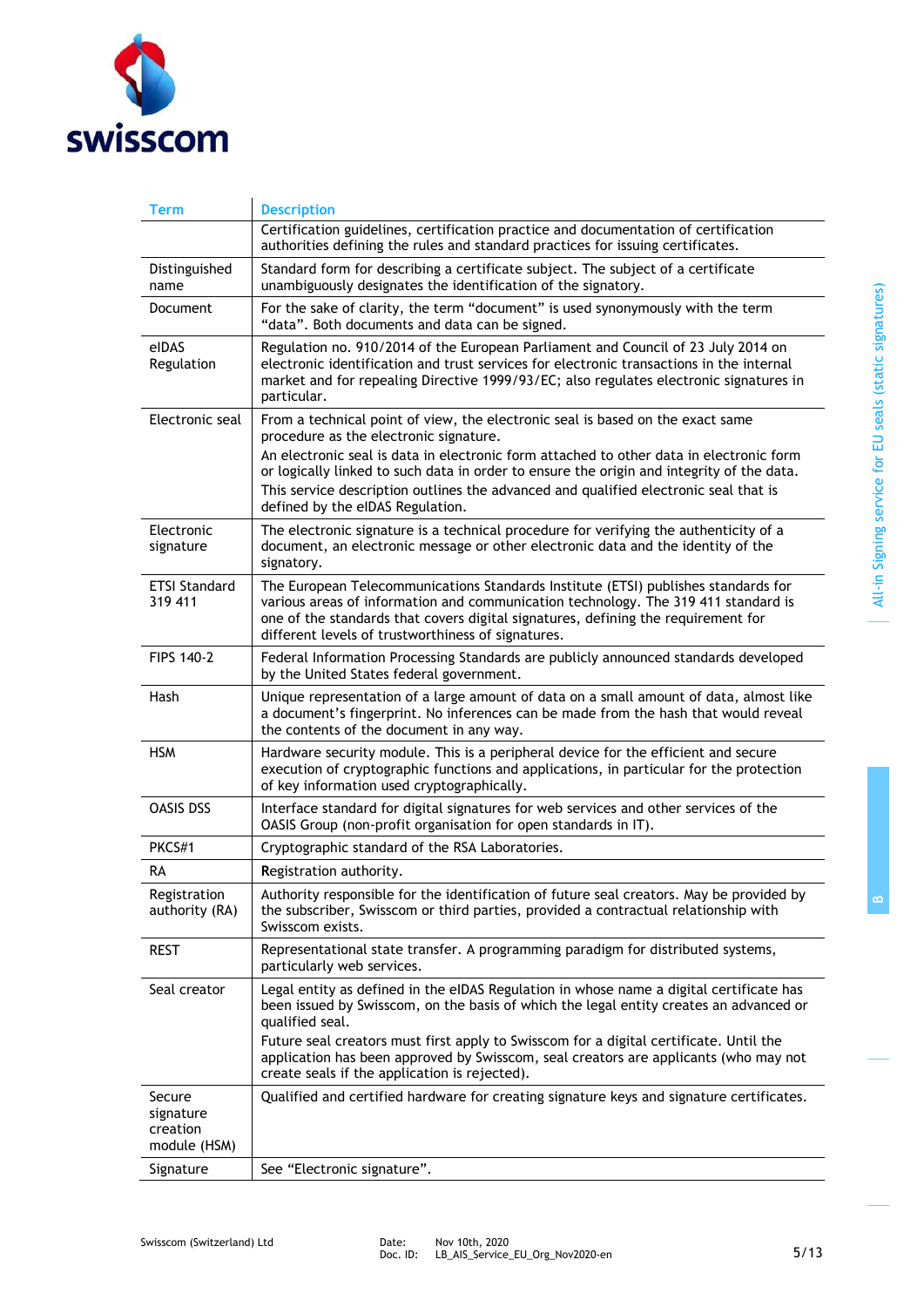

| <b>Term</b>                                        | <b>Description</b>                                                                                                                                                                                                                                                                                                                                                                                                                                                                                                                                                                                                                                                             |
|----------------------------------------------------|--------------------------------------------------------------------------------------------------------------------------------------------------------------------------------------------------------------------------------------------------------------------------------------------------------------------------------------------------------------------------------------------------------------------------------------------------------------------------------------------------------------------------------------------------------------------------------------------------------------------------------------------------------------------------------|
| Signature<br>certificate or<br>seal<br>certificate | Certificate that is issued to the signer or the seal creator. It is managed by Swisscom on<br>a fiduciary basis and is used for signature or seal creation.                                                                                                                                                                                                                                                                                                                                                                                                                                                                                                                    |
| SOAP                                               | Simple Object Access Protocol - an interface programming paradigm for web services<br>that represents an alternative to REST.                                                                                                                                                                                                                                                                                                                                                                                                                                                                                                                                                  |
| SSL/TLS                                            | Secure Socket Layer/Transport Layer Security. Encryption protocols for secure data<br>transmission on the Internet based on SSL/TLS (access) certificates.                                                                                                                                                                                                                                                                                                                                                                                                                                                                                                                     |
| <b>Static</b><br>signature                         | Term frequently used in technical documents for the "organisation signature" or "seal"<br>in accordance with this service description.                                                                                                                                                                                                                                                                                                                                                                                                                                                                                                                                         |
| Subscriber                                         | Swisscom provides the services covered by this service description to the subscriber.<br>The subscriber is either a direct customer of Swisscom with an All-in Signing service<br>contract (including the configuration and acceptance declaration) or has a commercial<br>contract with a partner of Swisscom with a configuration and acceptance declaration<br>with respect to Swisscom. Unless the subscriber is identical to the seal creator, the<br>subscriber requires authorisation by which the seal creator sends or transfers the access<br>certificate to Swisscom electronically or accepts the access certificate authorised by<br>the subscriber for Swisscom. |
| Subscriber<br>application                          | The subscriber provides one or more seal creators with access to an application with<br>which they can create advanced or qualified electronic seals in accordance with<br>Swisscom's terms and conditions of use, and the subscriber ensures the transmission of<br>seal data to the remote signature service of Swisscom as well as the authentication.<br>The subscriber application receives the signed data and prepares the document for the<br>seal creator.<br>The subscriber application is not part of this service description. It is provided outside<br>of the All-In Signing service, for example, by partners of Swisscom.                                      |
| Terms and<br>conditions of<br>use                  | The terms and conditions of use govern the use of the seal certificates and certification<br>service in the relationship between Swisscom IT Finance Service S.E. and the seal<br>creator on a subscriber application. They can be viewed at<br>https://www.swisscom.ch/en/business/enterprise/offer/security/digital_certificate_service.html.                                                                                                                                                                                                                                                                                                                                |

# 3 Variants and options

| <b>Standard variant</b>                                        | Electronic seal |
|----------------------------------------------------------------|-----------------|
| Advanced electronic seal                                       |                 |
| Qualified electronic seal                                      |                 |
| Electronic time stamp                                          |                 |
| Data storage in Switzerland                                    |                 |
| Operation in accordance with certification guidelines (CP/CPS) |                 |

 $\bullet$  = Standard (included in the price)

### **3.1 Definition of the services**

| <b>Service</b>               | <b>Definition</b>                                                                                                                                                                                      |
|------------------------------|--------------------------------------------------------------------------------------------------------------------------------------------------------------------------------------------------------|
| Advanced<br>electronic seal  | Advanced electronic seal in accordance with Art. 3 (26) of the eIDAS Regulation and<br>ETSI standard 319 411 "NCP+".                                                                                   |
| Qualified<br>electronic seal | Qualified electronic seal in accordance with Art. 3 (27) of the eIDAS Regulation. This<br>can be issued solely in the name of a legal entity in accordance with the eIDAS<br>Regulation.               |
| Electronic<br>time stamp     | Electronic time stamp in accordance with Art. 3 (33) of the eIDAS Regulation that does<br>not meet the requirements of a qualified electronic time stamp under Art. 3 (34) of the<br>eIDAS Regulation. |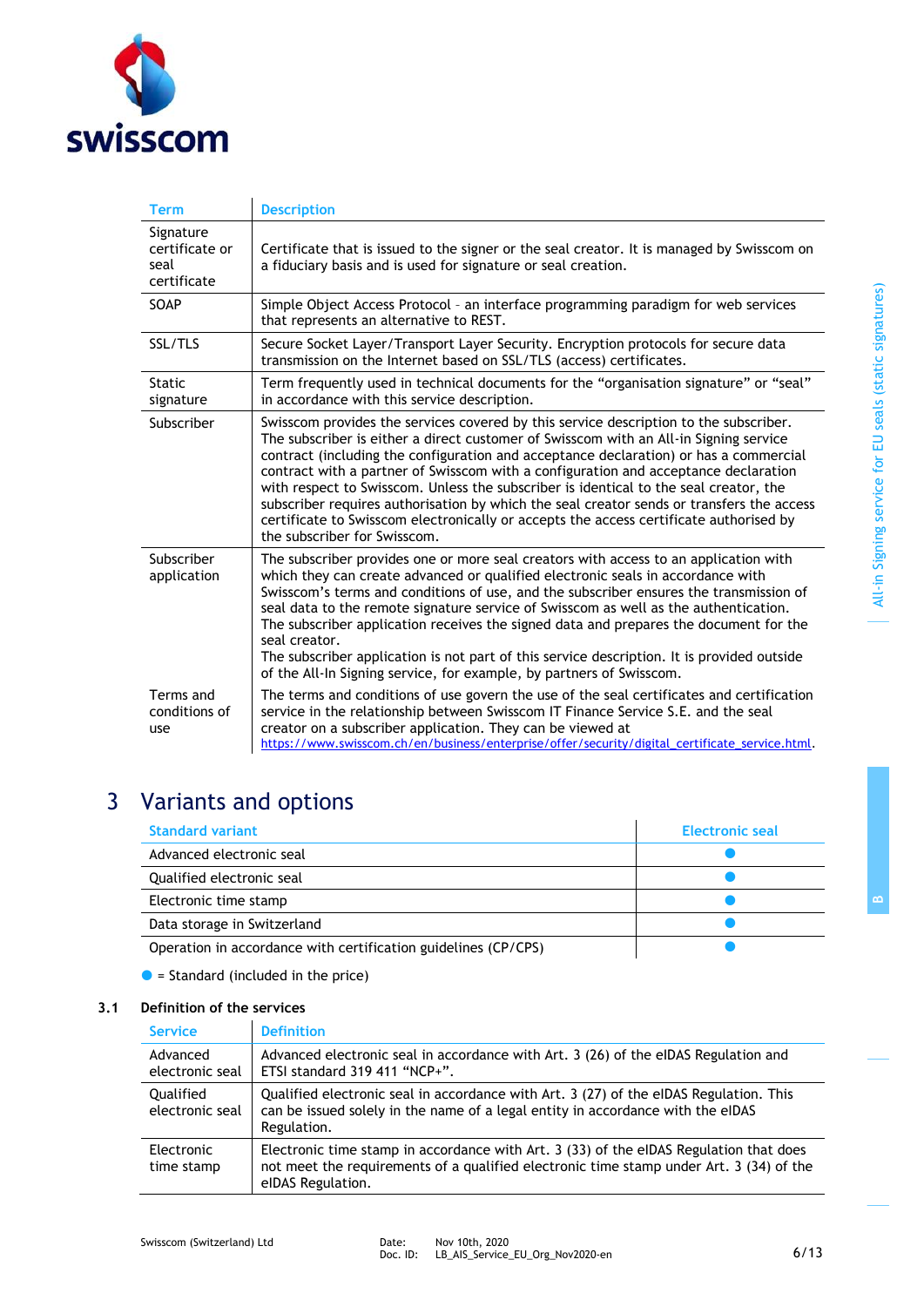

| <b>Service</b>                 | <b>Definition</b>                                                                                                                                                                                                         |
|--------------------------------|---------------------------------------------------------------------------------------------------------------------------------------------------------------------------------------------------------------------------|
| Data storage<br>in Switzerland | Personal data associated with the certificates is stored exclusively in Switzerland in<br>compliance with the applicable provisions of the EU GDPR (General Data Protection<br>Regulation) and Swiss data protection law. |
| Operation in                   | The operations of a trust services provider are governed by the certification guidelines                                                                                                                                  |
| accordance                     | of Swisscom ITSF (CP/CPS) for the issuing of signature certificates.                                                                                                                                                      |
| with                           | The latest version can be viewed here:                                                                                                                                                                                    |
| certification                  | https://www.swisscom.ch/en/business/enterprise/offer/security/digital_certificate_service.html.                                                                                                                           |
| guidelines                     | Advanced electronic seals are based on "Sapphire" class certificates and qualified                                                                                                                                        |
| (CP/CPS)                       | electronic seals are based on "Diamond" class certificates.                                                                                                                                                               |

### **3.2 Seal creation procedure for all options**



- **•** The registration authority (1) authenticates the seal creator beforehand on the basis of register entries and accepts an application of an authorised representative of the seal creator. In the case of qualified seals, this authorised representative must appear in person before a representative appointed by Swisscom. The application and other documents submitted are checked and archived.
- **EXTER 15 After the application has been approved, the key material is created and stored for the seal creator on** the AIS platform (2). A corresponding long-term certificate (usually three years) is issued for this key pair in accordance with the certification guidelines of Swisscom and with the subject of the seal certificate in the seal certificate application (distinguished name of the seal creator).
- The subscriber authorised by the seal creator or the seal creator itself issues an SSL/TLS access certificate. The subscriber saves this on its server. In addition, the subscriber sends a copy of the access certificate to Swisscom, which saves it on the AIS platform. This ensures the connection between the subscriber application and the AIS service.
- In the case of a qualified seal, the private key of the access certificate must be created and managed on a cryptographic module or HSM with [a minimum standard of FIPS 140-2](https://csrc.nist.gov/Projects/Cryptographic-Module-Validation-Program/Validated-Modules/Search) that has been agreed with Swisscom or its partner (such as Yubikey FIPS Series authentication devices). The private key is to be created in the presence of a representative appointed by Swisscom.
- All signature applications are also authenticated with this access certificate; other individual authentication no longer applies.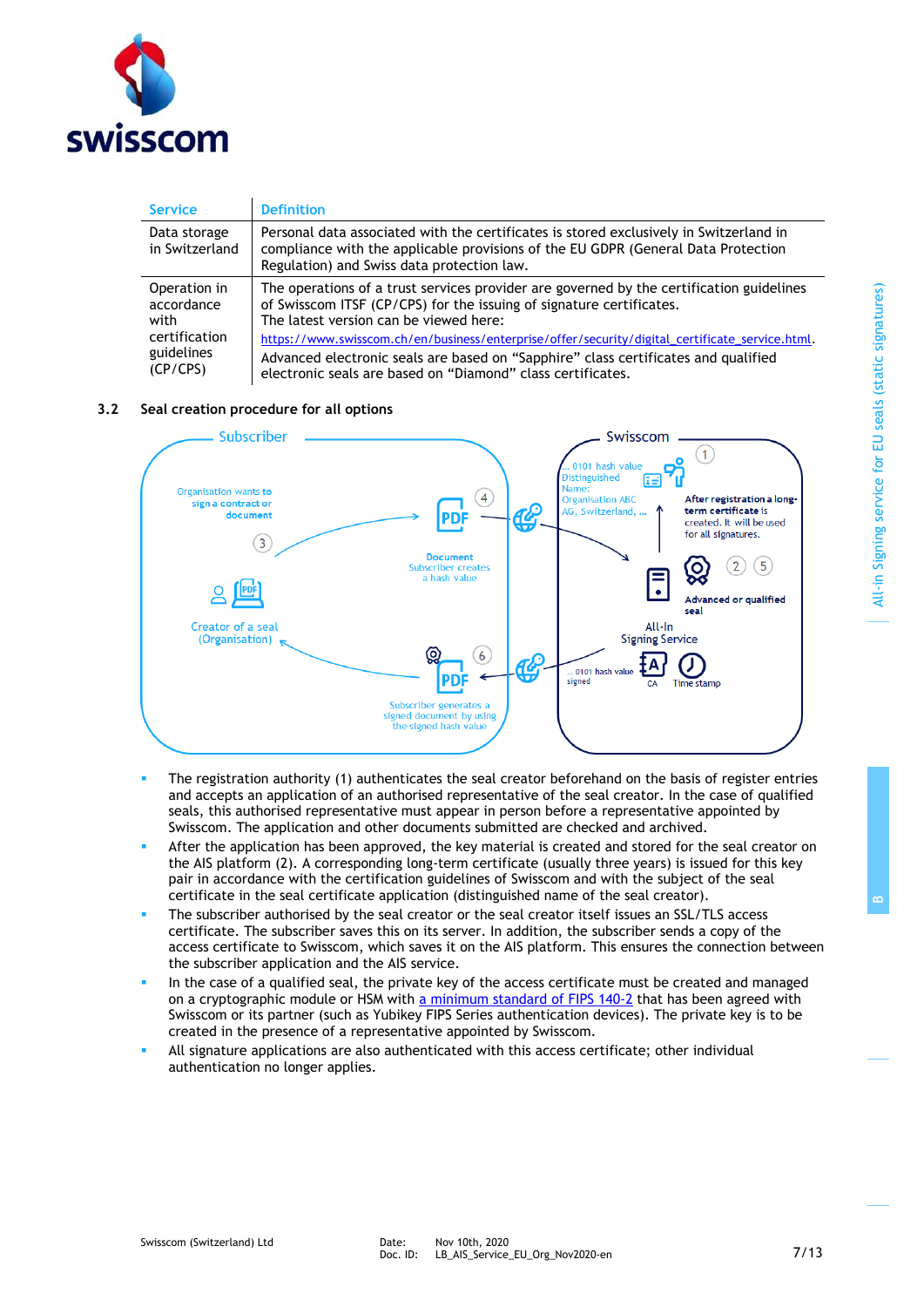

- The seal creator selects the document (3) or set of documents to be signed. The subscriber application creates a hash in accordance with Swisscom provisions (4) and sends it to the AIS service. Information relevant to the seal certificate subject (distinguished name) is also sent by the subscriber application.
- If the distinguished name of the seal creator is recorded by the registration authority and authorised for the creation of seals, a hash signature (5) is generated in accordance with CMS or the PKCS#1 standard to ensure the integrity of the hash.
- The seal with additional validation information in the signature certificate (such as signature certification chain for a trustworthy root certificate and qualified time stamp) is returned. The subscriber application ensures the seal of the document by embedding of the signed hash in the document. (6)
- The security of the subscriber application is ensured through regular self-audits of the subscriber in accordance with the configuration and acceptance declaration and, if needed, through an audit by Swisscom.

### **3.3 Process for authenticating a seal creator**

Before the service commences, Swisscom conducts an audit of the seal creator in accordance with the provisions of CP/CPS (see above). For this purpose, the seal creator must be named in the seal certificate application and a representative who is an authorised signatory of the seal creator must sign the application for a seal certificate. In the case of signature regulations calling for two authorised signatories, another representative of the seal creator must also sign. By signing the seal certificate application, the seal creator authorises Swisscom to issue the certificate. The signatures must take place in the presence of an authorised representative of Swisscom either as a qualified electronic signature or by hand.

### **3.4 Revocation (declaration of invalidity) of a seal certificate**

Seal certificates and/or access certificates must be declared invalid by the seal creator if there are visible signs that they have been misused or compromised. Swisscom will then issue a new seal certificate, if necessary on the basis of a new access certificate.

A notice of revocation must be issued by the representative of the seal creator named in the certificate application whose means of authentication (mobile number) has been stored at Swisscom. A revocation request is verified by means of the stored mobile number and release. Other procedures for revocation are possible in accordance with the provisions of CP/CPS.

### 4 Service description and responsibilities

#### **Non-recurring services**

|    | Activities ( $S = Swisscom/Su = Subscripter$ )                                                                                                                                                                                                                                                                                                                                                                                                                  | S | Su |
|----|-----------------------------------------------------------------------------------------------------------------------------------------------------------------------------------------------------------------------------------------------------------------------------------------------------------------------------------------------------------------------------------------------------------------------------------------------------------------|---|----|
|    | <b>Provision of service</b>                                                                                                                                                                                                                                                                                                                                                                                                                                     |   |    |
| 1. | Provision of the AIS infrastructure.                                                                                                                                                                                                                                                                                                                                                                                                                            | ✓ |    |
| 2. | Provision of the SAIP interface based on the OASIS DSS protocol via SOAP or REST. The<br>interface can be found at http://documents.swisscom.com/product/1000255-<br>Digital_Signing_Service/Documents/Reference_Guide/Reference_Guide-All-in-Signing-<br>Service-en.pdf.                                                                                                                                                                                       |   |    |
| 3. | Sending of the signed configuration and acceptance declaration with activation-relevant<br>information and the required contact persons.                                                                                                                                                                                                                                                                                                                        |   |    |
| 4. | Implementation of the requirements of the configuration and acceptance declaration.                                                                                                                                                                                                                                                                                                                                                                             |   |    |
| 5. | Provision of an application for a seal certificate signed by the seal creator with all the<br>necessary documents for authenticating the seal creator and approving the conditions of<br>use of the service. Signature in the application for the seal certificate by an authorised<br>representative of the seal creator. Identification obtained by means of a representative of<br>the seal creator appearing in person or a qualified electronic signature. |   |    |
| 6. | Assurance that an access certificate is sent to Swisscom by the seal creator or its<br>authorised representative with confirmation of power of attorney in the signed acceptance<br>and configuration declaration.                                                                                                                                                                                                                                              |   |    |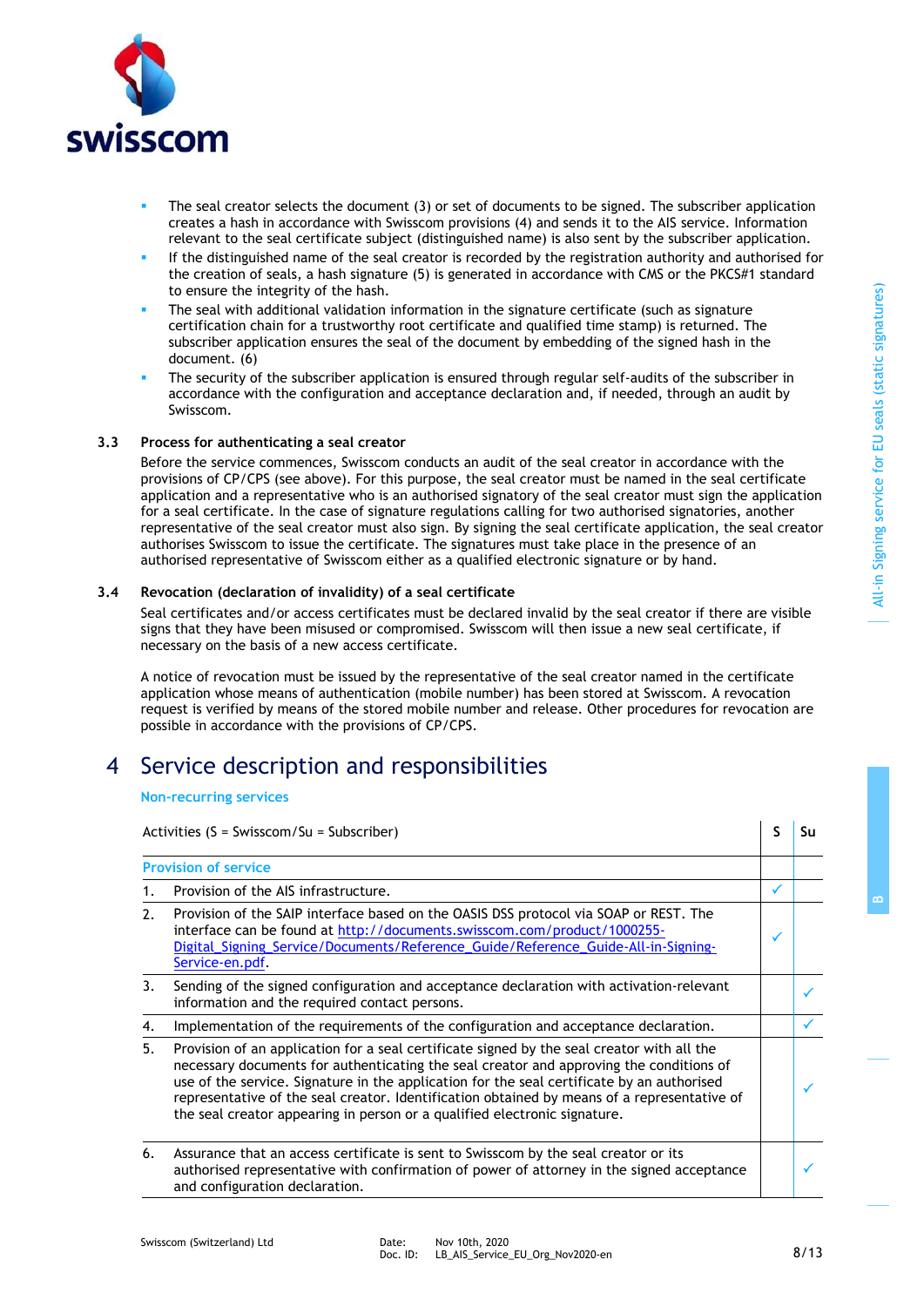

|    | Activities ( $S = Swisscom/Su = Subscripter$ )                                                                                                                                                                                                                                                                                                                                                                                                                                                                                                                                                                                                                     | S            | Su |
|----|--------------------------------------------------------------------------------------------------------------------------------------------------------------------------------------------------------------------------------------------------------------------------------------------------------------------------------------------------------------------------------------------------------------------------------------------------------------------------------------------------------------------------------------------------------------------------------------------------------------------------------------------------------------------|--------------|----|
| 7. | Creation and management of the private key for the access certificate in a Swisscom<br>approved storage solution or HSM with minimum FIPS 140-2 certification by the seal creator<br>or authorised partner, insofar as qualified electronic seals are created. If no process<br>approved by Swisscom exists, the private key is generated on the authorized storage<br>solution or HSM in the presence of an authorised representative of Swisscom and the<br>customer's representatives named and authorised in the seal application form. In this case,<br>the creation and transmission of the access certificate are recorded in a jointly signed<br>protocol. |              |    |
| 8. | Activation of the communication for the access certificate sent.                                                                                                                                                                                                                                                                                                                                                                                                                                                                                                                                                                                                   | ✓            |    |
| 9. | If required, configuration of the firewall, on the server side at the subscriber's premises.                                                                                                                                                                                                                                                                                                                                                                                                                                                                                                                                                                       |              |    |
|    | 10. Designation of a person responsible, including constant deputation, for all matters<br>concerning technology and security of the subscriber application and contact partners for<br>audit matters in the configuration and acceptance declaration.                                                                                                                                                                                                                                                                                                                                                                                                             |              |    |
|    | 11. Review of application documents.                                                                                                                                                                                                                                                                                                                                                                                                                                                                                                                                                                                                                               | ✓            |    |
|    | 12. Connection of the subscriber and sending of subscriber-specific access data.                                                                                                                                                                                                                                                                                                                                                                                                                                                                                                                                                                                   | ✓            |    |
|    | 13. Integration of the AIS service into subscriber-specific application(s) and/or subscriber-side<br>connection of the interface to AIS, e.g. through the use of a subscriber application of a<br>partner.                                                                                                                                                                                                                                                                                                                                                                                                                                                         |              |    |
|    | 14. Verification of access to the AIS service and the information on the seal certificate.<br>Immediate report of any errors to Swisscom before being used for seal creation.                                                                                                                                                                                                                                                                                                                                                                                                                                                                                      |              |    |
|    | 15. Fault rectification through update or re-installation.                                                                                                                                                                                                                                                                                                                                                                                                                                                                                                                                                                                                         | $\checkmark$ |    |
|    | 16. Operation of a revocation office for declarations of invalidity of a seal certificate if the<br>seal certificate has been compromised or for other reasons.                                                                                                                                                                                                                                                                                                                                                                                                                                                                                                    | ✓            |    |
|    | 17. Revoking and the enabling of revocations by the seal creator if there are signs that the seal<br>or access certificate has been compromised through a revocation process published by<br>Swisscom.                                                                                                                                                                                                                                                                                                                                                                                                                                                             |              |    |
|    | 18. Notification of the relinquishment of business activities, a bankruptcy notice against the<br>subscriber, the opening of bankruptcy proceedings or a debt restructuring moratorium.                                                                                                                                                                                                                                                                                                                                                                                                                                                                            |              |    |
|    | Termination of the service or termination of the seal creation for a seal creator                                                                                                                                                                                                                                                                                                                                                                                                                                                                                                                                                                                  |              |    |
| 1. | Deletion of the seal and access certificates in the AIS infrastructure.                                                                                                                                                                                                                                                                                                                                                                                                                                                                                                                                                                                            | ✓            |    |

2. Deletion of the associated key from the HSM.

### **Recurring services**

|    | Activities ( $S = Swisscom/Su = Subscripter$ )                                                                                                                                                                                                                                                                                                                   |  |
|----|------------------------------------------------------------------------------------------------------------------------------------------------------------------------------------------------------------------------------------------------------------------------------------------------------------------------------------------------------------------|--|
|    | <b>Standard services</b>                                                                                                                                                                                                                                                                                                                                         |  |
|    | Operation of the AIS infrastructure, renewal of the seal certificate before its validity<br>expires.                                                                                                                                                                                                                                                             |  |
|    | Lifecycle management of the AIS service infrastructure.                                                                                                                                                                                                                                                                                                          |  |
| 3. | Lifecycle management of the subscriber's infrastructure: updating to the current status of<br>technology and security (security patches, updates etc.).                                                                                                                                                                                                          |  |
| 4. | Appropriate technical and organisational measures to protect the data sent from the<br>subscriber application (e.g. including deactivation of connections not required, access<br>regulations, etc.). Disclosure of the security system of the subscriber application and<br>communication to Swisscom, if requested by Swisscom or its certification authority. |  |
|    | Amendment of the definition of the security requirements.                                                                                                                                                                                                                                                                                                        |  |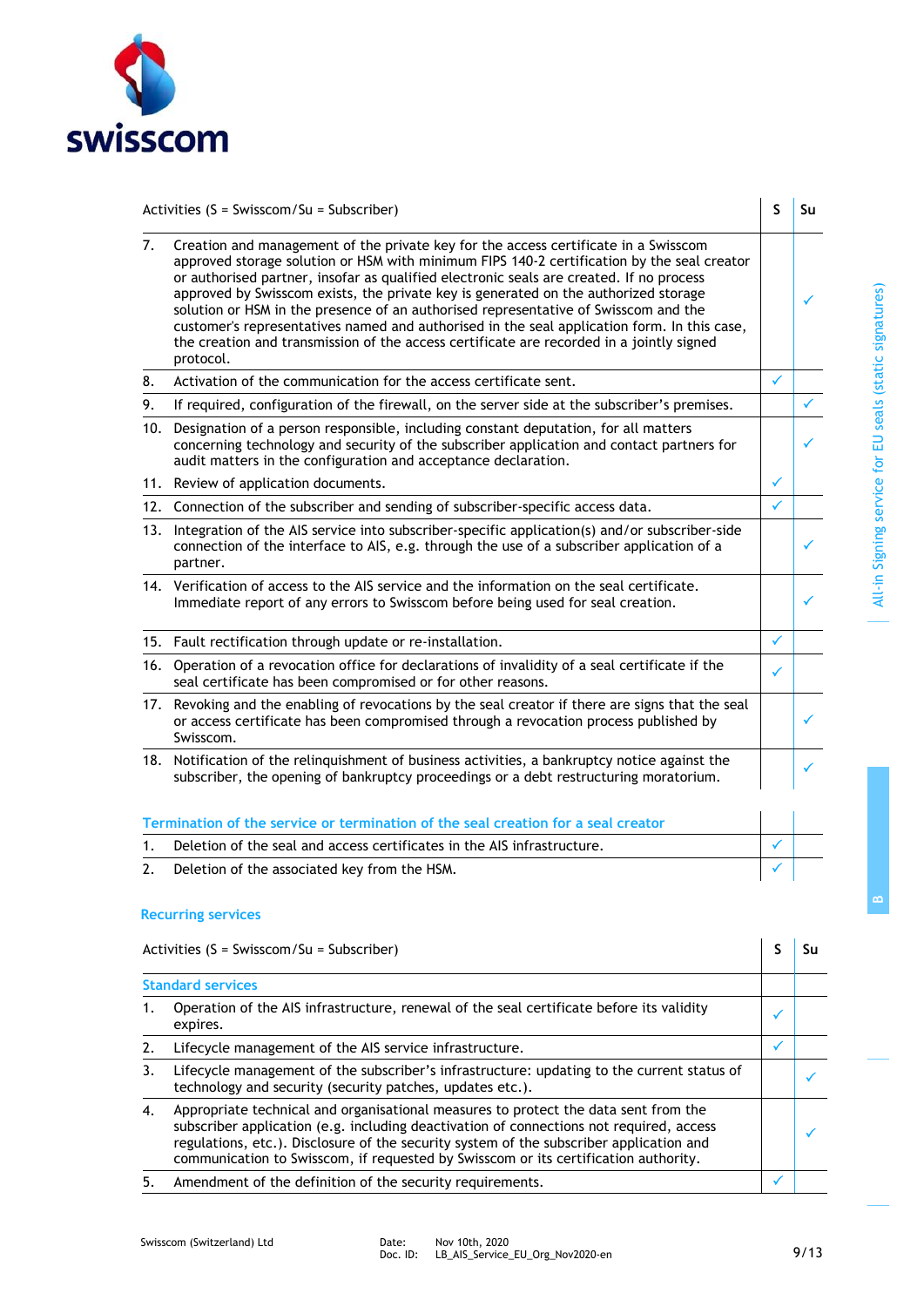

|     | Activities ( $S = Swisscom/Su = Subscripter$ )                                                                                                                                                                                                                                                                                                                        | S | Su |
|-----|-----------------------------------------------------------------------------------------------------------------------------------------------------------------------------------------------------------------------------------------------------------------------------------------------------------------------------------------------------------------------|---|----|
| 6.  | Lifecycle management of the access certificate: timely exchange before expiration of<br>validity by the seal creator itself by e-mail to 1st-level support of Swisscom, specifying the<br>claimed identity and the PRO number named in the contract.                                                                                                                  |   | ✓  |
| 7.  | Assurance of the confidentiality of the data exchange between Swisscom and the subscriber<br>(for example, avoidance of "inspection" modules).                                                                                                                                                                                                                        |   | ✓  |
| 8.  | Selection of an approved storage solution or HSM in the case of a qualified seal that allows<br>for the blocking of access to the subscriber application after no more than five failed<br>authentication attempts with the service. A new access certificate must then be created in<br>accordance with the authorised process or in a joint ceremony with Swisscom. |   |    |
| 9.  | Creation of seal certificates.                                                                                                                                                                                                                                                                                                                                        | ✓ |    |
|     | 10. Definition of the seal certificate content and procedure for seal creation.                                                                                                                                                                                                                                                                                       | ✓ |    |
| 11. | Sending of the seal creator's data (distinguished name) in accordance with the provisions of<br>the certificate application of the seal creator and the configuration and acceptance<br>statement.                                                                                                                                                                    |   |    |
|     | 12. Creation of seals.                                                                                                                                                                                                                                                                                                                                                | ✓ |    |
|     | 13. Creation of seals in connection with an electronic time stamp.                                                                                                                                                                                                                                                                                                    | ✓ |    |
|     | 14. Fulfilment of the cooperation obligations and requirements by the security officer.                                                                                                                                                                                                                                                                               |   |    |
| 15. | Customer notification in the event of faults and maintenance.                                                                                                                                                                                                                                                                                                         | ✓ |    |
|     | 16. Provision of support services (service desk, incident management, etc.).                                                                                                                                                                                                                                                                                          | ✓ |    |
| 17. | Reporting of changes to subscriber-specific information (contact persons, access<br>certificate, termination of seal creators, etc.).                                                                                                                                                                                                                                 |   | ✓  |
| 18. | Updating of subscriber-specific information (contact persons, access certificate, etc.).                                                                                                                                                                                                                                                                              | ✓ |    |
|     | 19. Reporting of service faults.                                                                                                                                                                                                                                                                                                                                      | ✓ |    |
|     | 20. Reporting of security incidents on the system of the subscriber application that concerns<br>the AIS service.                                                                                                                                                                                                                                                     |   |    |
|     | 21. Reporting of any security incident on the system of the signature service that impacts the<br>subscriber or seal creator.                                                                                                                                                                                                                                         | ✓ |    |
|     | 22. Decision-making and responsibility for the legal implications of the seal type selected (see<br>section 7.3).                                                                                                                                                                                                                                                     |   |    |
|     | 23. Further development, adjustment of the interface to current regulatory and security<br>requirements. Information on adjustment of the interface three months before release,<br>unless immediate action is called for by law or for security reasons. Maximum of two<br>adjustments per year.                                                                     | ✓ |    |
|     | 24. Adjustment of the interface in line with Swisscom's new requirements within three months.                                                                                                                                                                                                                                                                         |   |    |

## 5 Service levels and reporting

### **5.1 Service levels**

<span id="page-9-0"></span>The following service levels generally relate to the agreed support times. Definitions of terms (operation time, support time, availability, security and continuity) and the description of the measurement method and reporting are set out in the other contract elements (e.g. "SLA definitions").

The following service levels are provided. If more than one service level is available per variant, the service level is indicated in the service contract.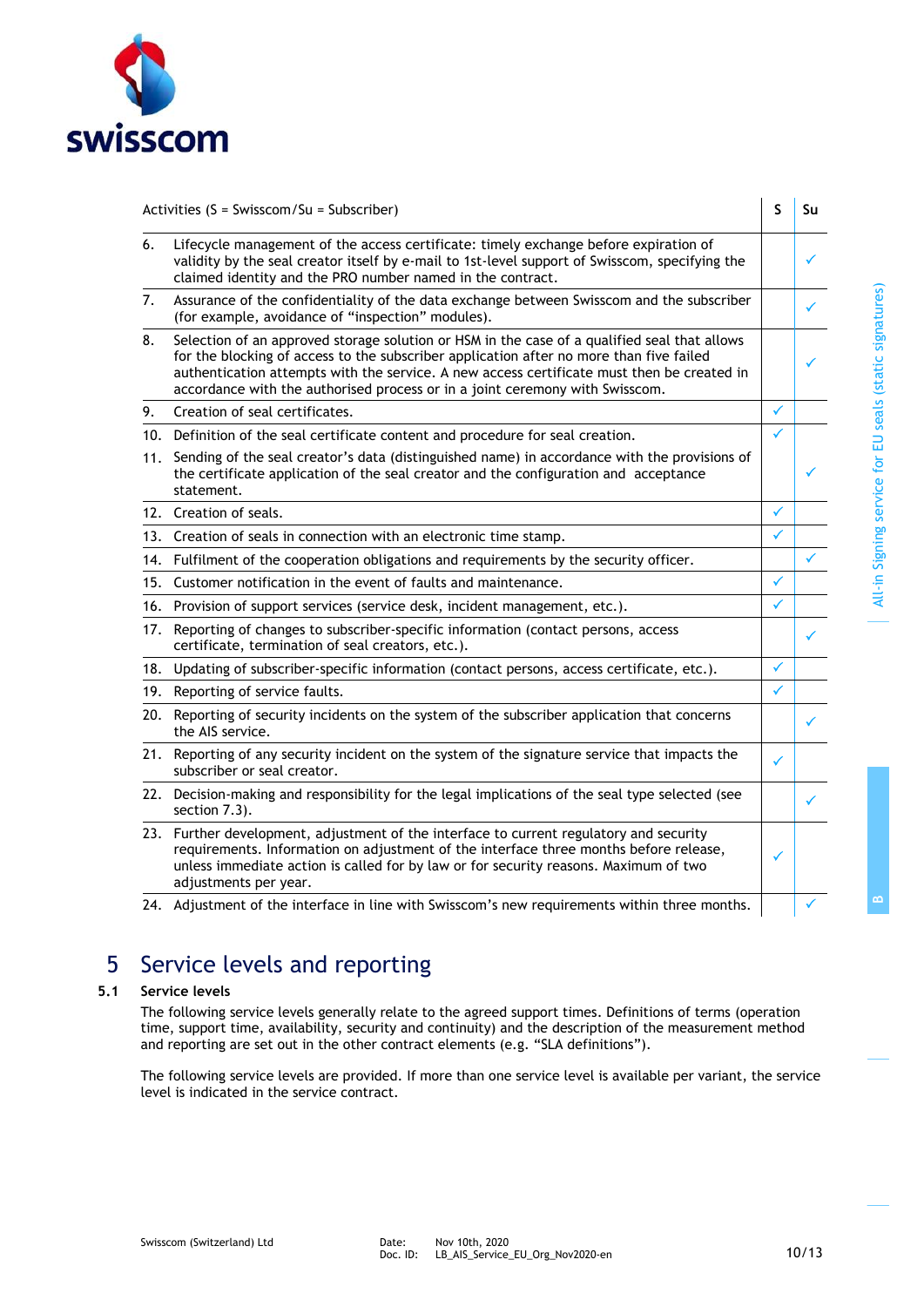

| Service level & targets                                                             |                                                                                                                                            | <b>Electronic seal</b> |
|-------------------------------------------------------------------------------------|--------------------------------------------------------------------------------------------------------------------------------------------|------------------------|
| <b>Operation Time</b>                                                               |                                                                                                                                            |                        |
| <b>Operation Time</b>                                                               | Mo-Su<br>$00:00 - 24:00$                                                                                                                   |                        |
| Provider Maintenance<br>Window                                                      | <b>PMW Data Center</b><br>PMW-DC<br>Swisscom                                                                                               |                        |
|                                                                                     | PMW-S:<br>Daily 19:00-07:00,<br>with advance notice<br>only for announced<br>for security and<br>maintenance<br>system-critical<br>updates |                        |
| <b>Support Time</b>                                                                 |                                                                                                                                            |                        |
| Support Time <sup>1</sup>                                                           | Mo-So<br>00:00-24:00                                                                                                                       |                        |
| Fault acceptance                                                                    | 00:00-24:00<br>Mo-So                                                                                                                       |                        |
| <b>Availability</b>                                                                 |                                                                                                                                            |                        |
| Service Availability<br>×                                                           | 99.8%                                                                                                                                      |                        |
| Signature service<br>Directory services<br>a,<br>according to<br>CP/CPS section 2.2 | 99.9%                                                                                                                                      |                        |
| <b>Security</b>                                                                     |                                                                                                                                            |                        |
|                                                                                     | Advanced (ITSLA)                                                                                                                           | $\bullet$              |
|                                                                                     | Customised (ITSLC)                                                                                                                         | O                      |
| <b>Continuity</b>                                                                   |                                                                                                                                            |                        |
| ICT service continuity                                                              | RTO 120 hrs   RPO 24 hrs                                                                                                                   |                        |
| (ICTSC)                                                                             | RTO 48 hrs   RPO 24 hrs                                                                                                                    | $\circ$                |

### 5.1.1 **Support and Operation**

During the support time, Swisscom ensures the operation of the AIS service in accordance with SLA clause [5.1](#page-9-0) up to SAIP. Faults can be reported and accepted during this time (1st Level Support). If the AIS service has been purchased through a Swisscom partner, it must be contacted in the event of malfunctions. The partner will forward the fault to Swisscom if he cannot remedy it. Customer specific issues and service setups are handled by the 2nd Level Support Monday to Friday during from 8h00 to 17h00. The holiday regulations of the basic document "SLA definitions" must be considered.

#### **5.2 Service level reporting**

As part of the service, the subscriber receives the following standard service level report. Further reports can be provided, subject to charge, as part of the advanced reporting service after assessing the feasibility of the Customer's requirements.

<sup>&</sup>lt;sup>1</sup> If the AIS service was supplied by a Swisscom partner, the latter should generally be contacted in the event of faults. If the partner is not able to rectify the fault, the partner will pass it on to Swisscom.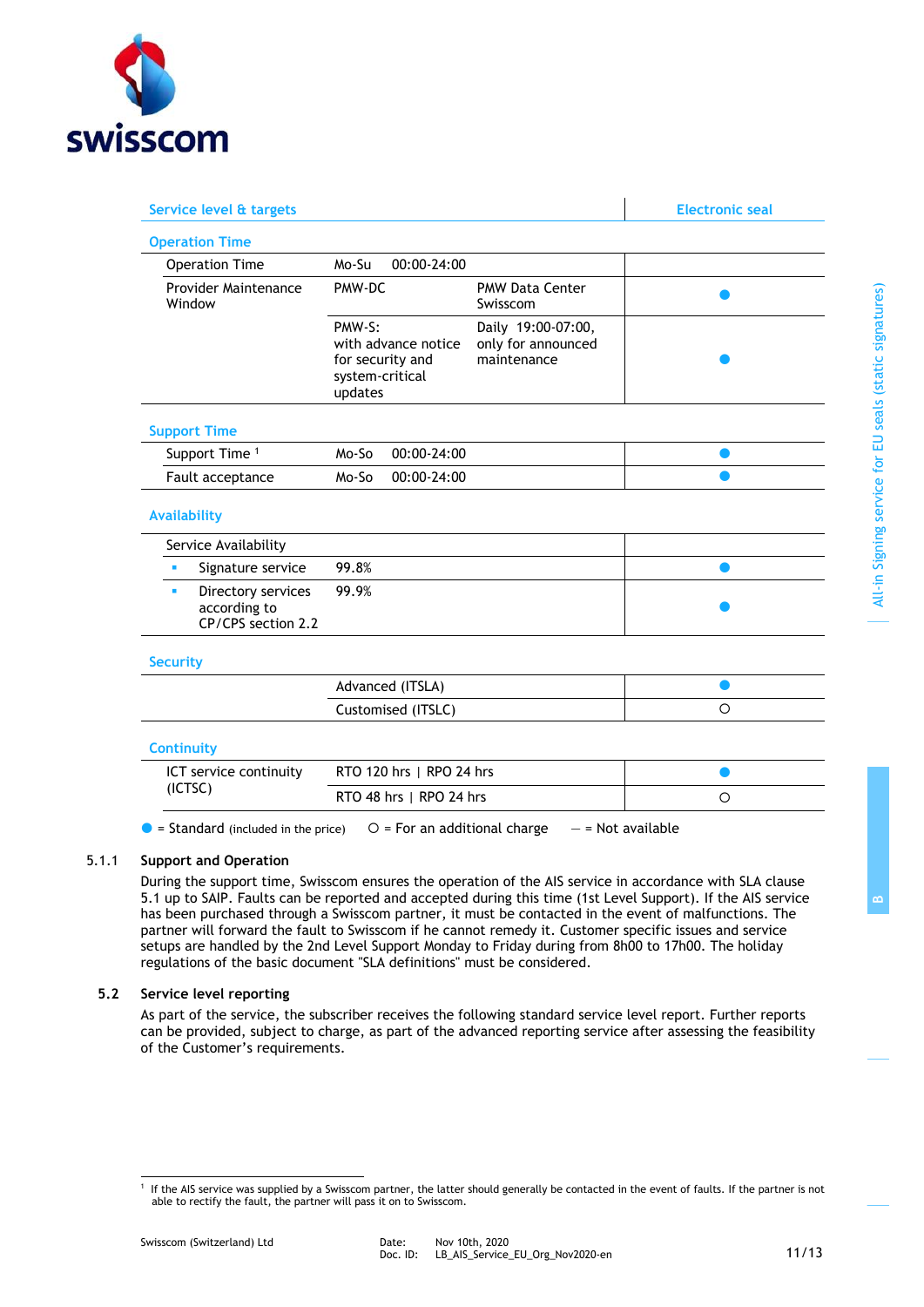

| Service level report |                                                                                | <b>Electronic seal</b> | <b>Reporting</b><br>period |
|----------------------|--------------------------------------------------------------------------------|------------------------|----------------------------|
| Availability         | Service availability<br>Signature service                                      | (On request)           | Monthly                    |
|                      | Directory services<br>٠                                                        | (On request)           | Monthly                    |
| Continuity           | <b>ICT Service Continuity RTO   RPO</b>                                        | (On request)           | Monthly                    |
|                      | $O = For$ an additional charge<br>$\bullet$ = Standard (included in the price) | $-$ = Not available    |                            |

# 6 Billing and quantity report

### **6.1 Billing**

Services are billed retroactively for the previous month. The billing details are governed by the service contract.

### **6.2 Quantity report**

Quantity reports are governed by the service agreement.

### 7 Special provisions

### **7.1 Subscriber application**

The subscriber application is not part of this service description. The subscriber application is provided by the subscriber, by a Swisscom partner or by Swisscom.

### **7.2 Operation of the subscriber application when the subscriber and seal creator are not identical**

The representative of the seal creator authorised in the certificate application must transfer the access certificate to Swisscom or, in the case of advanced seals, approve the transfer of the access certificate to Swisscom by the subscriber in writing. This authorises the subscriber to operate the subscriber application for the seal creator with respect to Swisscom. If there is a change in the authorised representative, Swisscom is to be notified in writing or by e-mail by a representative of the seal creator or by the previous representative.

In this way, all documents that are transmitted via the Swisscom interface will have an electronic seal. Swisscom cannot verify that the access of the operator of the subscriber application with authority to access the key material for seal creation was authorised or that it was error-free.

### **7.3 Potential uses for the advanced or qualified seal**

<span id="page-11-0"></span>The use of the advanced or qualified electronic seal generally serves to guarantee the proof of origin and the integrity of the content of a file. The electronic seal is not to be confused with the legal concept of the electronic signature. Moreover, the legal effects of the higher-quality qualified electronic seal are not the same as those of the advanced electronic seal. It is up to the subscriber and the subscriber's seal creator to clarify in advance the legal effects of the chosen type of electronic seal (with or without a time stamp). Swisscom accepts no responsibility in this regard.

Qualified electronic seal (Swisscom "Diamond" class certificate): the qualified electronic seal created using AIS satisfies the criteria defined in the CP/CPS and the definition under Art. 3 (27) of the eIDAS Regulation with legal effect in accordance with Art. 35 of the eIDAS Regulation.

Qualified electronic seal (Swisscom "Sapphire" class certificate): the advanced electronic seal created using AIS satisfies the criteria defined in the CP/CPS and the definition under Art. 3 (26) of the eIDAS Regulation with legal effect in accordance with Art. 35 of the eIDAS Regulation.

Simple electronic time stamp: the simple electronic time stamp created using AIS satisfies the criteria defined in the CP/CPS and the definition under Art. 3 (33) of the eIDAS Regulation with legal effect in accordance with Art. 41 of the eIDAS Regulation. It is not a qualified electronic time stamp in the sense of Art. 3 (34) of the eIDAS Regulation.

The advanced electronic seal and the qualified electronic seal do not have the same legal effects as a handwritten signature or a qualified electronic signature. Depending on the situation, some documents